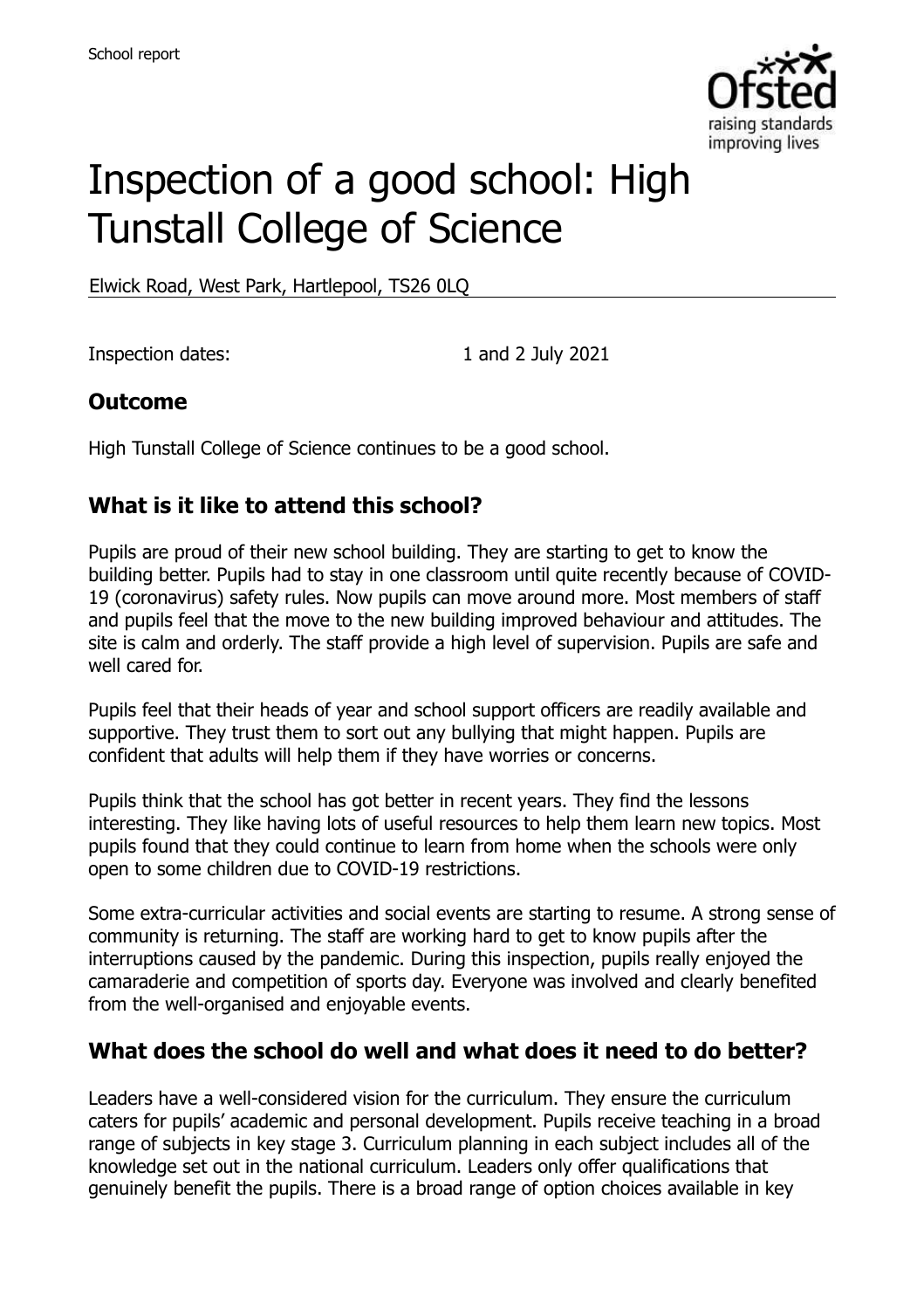

stage 4, including courses for pupils who are more vocationally minded. A broadly average proportion of pupils are studying the English Baccalaureate in key stage 4. The teaching of personal, social and health education (PSHE) and of careers education is firmly embedded within the timetable. Leaders have well-developed systems to check on the impact the curriculum is having. However, the disruption caused by the pandemic has meant that some of their checks have not taken place as expected. A more comprehensive series of checks on the curriculum are planned from September 2021 onwards.

There are detailed curriculum plans in place for each subject. 'Learning journeys' show the sequence in which knowledge is to be taught. Curriculum leaders have identified the 'golden nuggets' of knowledge that teachers need to emphasize the most. Teachers employ sensible strategies to revisit this knowledge regularly so that pupils can remember it. Consequently, pupils can recall lots of detail and use accurate vocabulary when talking about subjects they have studied. Many pupils are developing the depth of knowledge needed to be able to write at length.

Around 60% of pupils enter the school in Year 7 with reading skills below those expected for their age. The school has some useful programmes in place to support a culture of reading. However, some pupils are not catching up as quickly as they need to. This is because members of staff have not had the specific training needed to help these pupils.

The support provided for pupils with special education needs and/or disabilities is effective. These pupils study the same curriculum as everyone else. In mainstream lessons, teachers make the adjustments that pupils need. They break activities down into smaller steps. Within the additionally resourced provision, a high staffing ratio means teachers and support staff give lots of one-to-one support. They adapt the curriculum thoughtfully. For example, pupils study an adapted version of George Orwell's 'Animal Farm'. This allows them to learn about Orwell's ideas through the vocabulary they have already learned. The Shine Centre is helping to keep pupils at risk of exclusion engaged with learning. Leaders are strongly committed to meeting the needs of these pupils. When exclusion is used, it is used as a last resort. However, sometimes pupils are not reintegrated back into school after an exclusion fast enough.

Leaders ensure the curriculum goes well beyond the academic. The PSHE curriculum is wide-ranging. It includes statutory content about relationships, health and sex. These lessons also teach pupils about how to stay safe, online safety and the value of the law, mutual respect and tolerance. Pupils are also taught about good study skills. Teachers deliver this content in a plain-talking manner. They give space for pupils to ask questions. The lessons are supplemented by sessions in tutorial time and through assemblies. Some clubs and sports activities have started up again. Together, these opportunities are ensuring there is wide-ranging provision for pupils' personal development.

# **Safeguarding**

The arrangements for safeguarding are effective.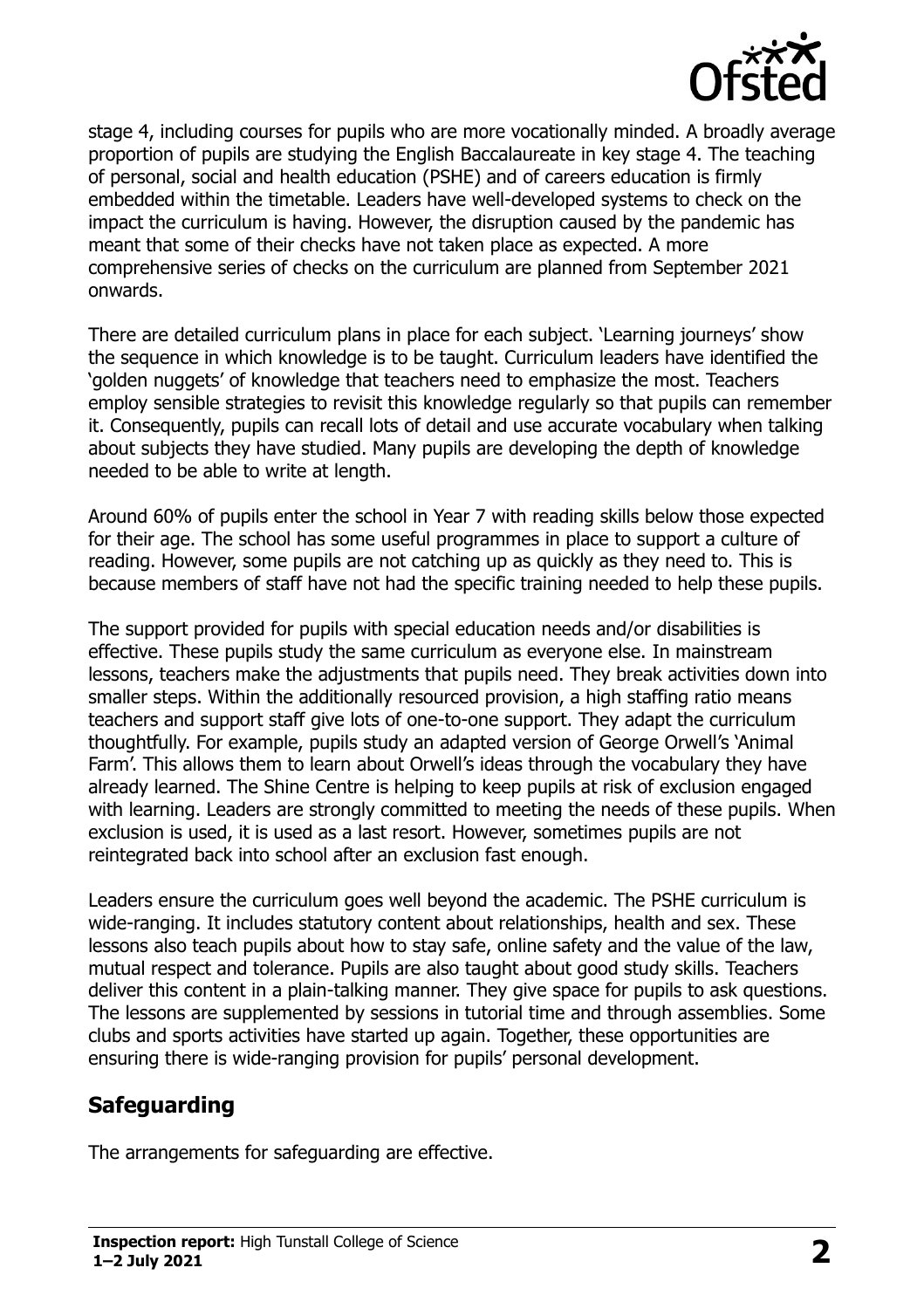

The school has a culture of vigilance. Members of staff did lots of additional safeguarding training during the period when schools were only open to some children due to COVID-19 restrictions. Consequently, they understand a wide range of potential risks, including county lines, domestic violence and extremism. The staff made weekly telephone calls to every pupil during the national lockdown to check on their safety and welfare.

Leaders take prompt and appropriate steps to protect pupils at risk of harm. They work closely with external agencies. They keep detailed records of the actions they take. Leaders make sure they complete all statutory vetting checks on adults who work in or visit the school.

# **What does the school need to do to improve?**

# **(Information for the school and appropriate authority)**

- Last year, over half of pupils who entered the school in Year 7 did not have the reading skills they should have for their age. The school's catch-up programmes are working well for many pupils. However, some pupils are not getting the specific help they need to catch up quickly. Leaders should ensure they provide specialist training, including the teaching of phonics, for the staff who support weaker readers.
- **Following exclusion, some pupils in the Shine Centre have not been reintegrated** quickly enough. This has led to some learning time being lost. Leaders must ensure that any staged reintegration to the Shine Centre following an exclusion happens more swiftly and is time limited.
- During the pandemic, COVID-19 safety procedures have meant that leaders' checks on the curriculum have not been as comprehensive as planned. This means that leaders do not have the full picture about how well the curriculum is working. Leaders should ensure their planned programme of checks is delivered in full across the next year.

# **Background**

When we have judged a school to be good, we will then normally go into the school about once every four years to confirm that the school remains good. This is called a section 8 inspection of a good or outstanding school. We do not give graded judgements on a section 8 inspection. However, if we find some evidence that a good school could now be better than good, or that standards may be declining, then the next inspection will be a section 5 inspection. Usually this is within one to two years of the date of the section 8 inspection. If we have serious concerns about safeguarding, behaviour, or the quality of education, we will convert the section 8 inspection to a section 5 inspection immediately.

This is the first section 8 inspection since we judged the school to be good on 23 and 24 June 2016.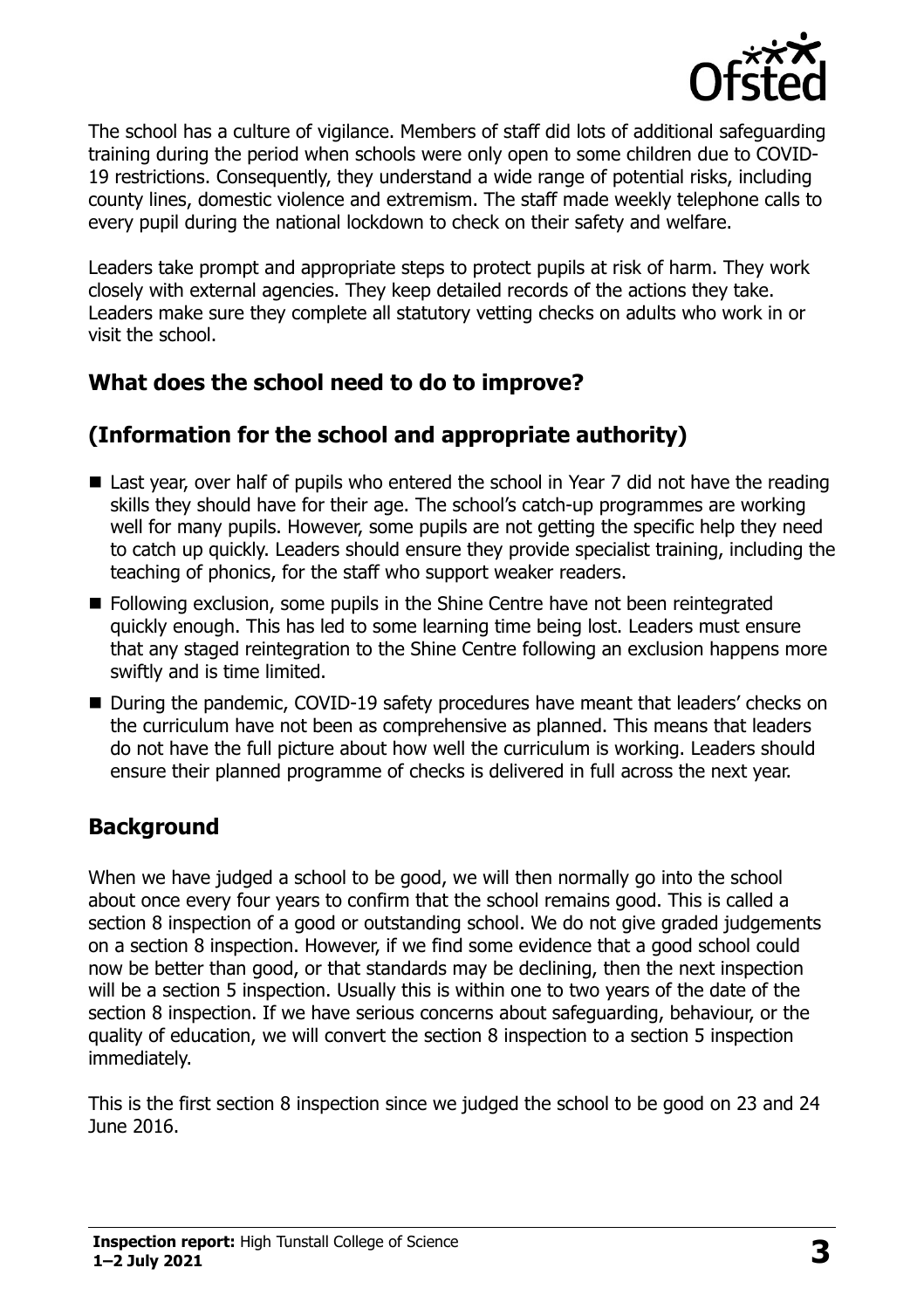

#### **How can I feed back my views?**

You can use [Ofsted Parent View](https://parentview.ofsted.gov.uk/) to give Ofsted your opinion on your child's school, or to find out what other parents and carers think. We use Ofsted Parent View information when deciding which schools to inspect, when to inspect them and as part of their inspection.

The Department for Education has further [guidance](http://www.gov.uk/complain-about-school) on how to complain about a school.

If you are the school and you are not happy with the inspection or the report, you can [complain to Ofsted.](https://www.gov.uk/complain-ofsted-report)

#### **Further information**

You can search for published performance information about the school [here.](http://www.compare-school-performance.service.gov.uk/)

In the report, '[disadvantaged pupils](http://www.gov.uk/guidance/pupil-premium-information-for-schools-and-alternative-provision-settings)' refers to those pupils who attract government pupil premium funding: pupils claiming free school meals at any point in the last six years and pupils in care or who left care through adoption or another formal route.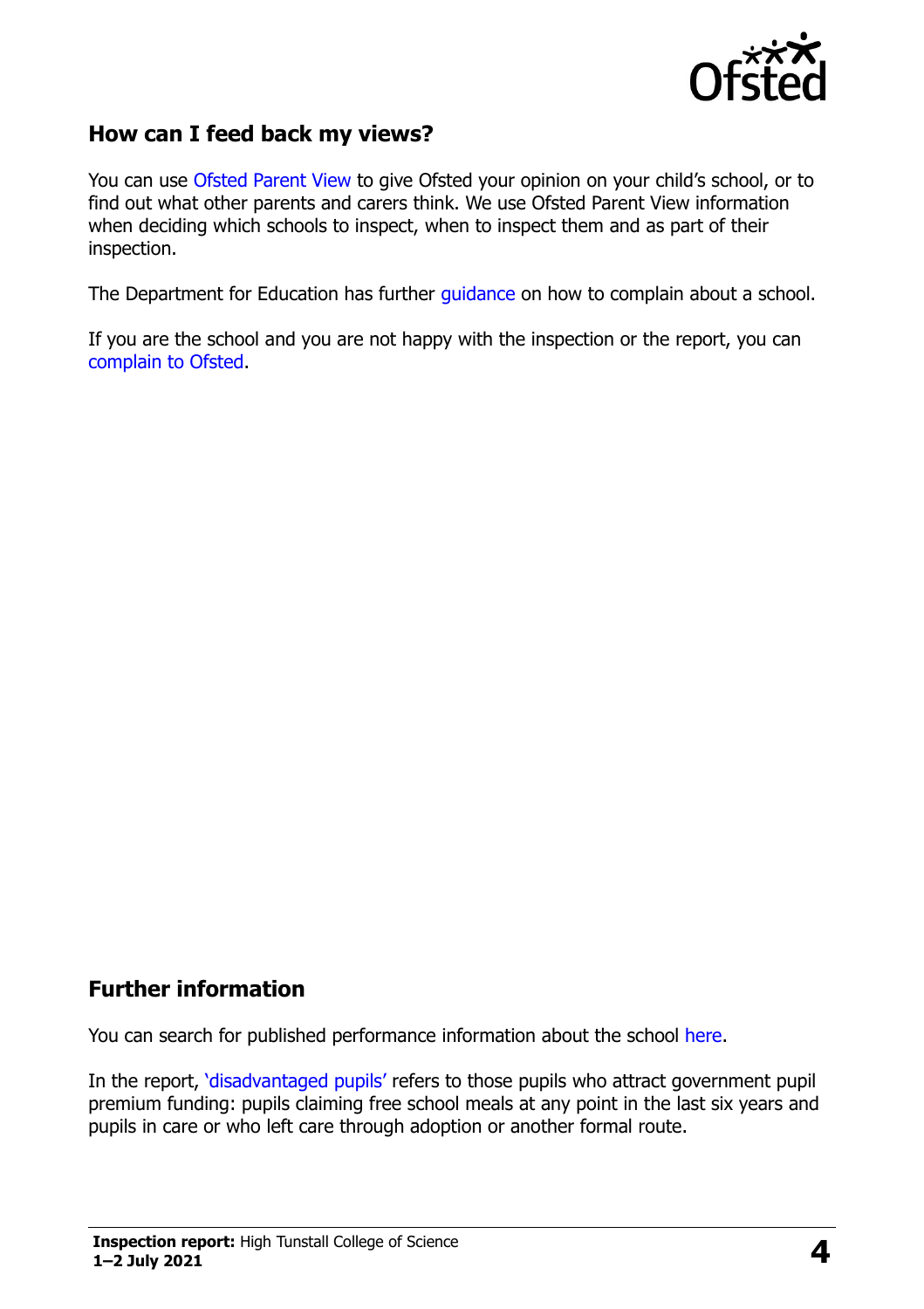

#### **School details**

| Unique reference number             | 111748                                                                   |
|-------------------------------------|--------------------------------------------------------------------------|
| <b>Local authority</b>              | Hartlepool Borough                                                       |
| <b>Inspection number</b>            | 10199102                                                                 |
| <b>Type of school</b>               | Secondary                                                                |
| <b>School category</b>              | Foundation                                                               |
| Age range of pupils                 | 11 to 16                                                                 |
| <b>Gender of pupils</b>             | Mixed                                                                    |
| Number of pupils on the school roll | 1256                                                                     |
| <b>Appropriate authority</b>        | The governing body                                                       |
| <b>Chair of governing body</b>      | <b>Timothy Blades</b>                                                    |
| <b>Headteacher</b>                  | Mark Tilling                                                             |
| Website                             | http://www.htcs.org.uk/                                                  |
| Date of previous inspection         | $23 - 24$ June 2016, under section 5 of the<br><b>Education Act 2005</b> |

# **Information about this school**

- The school moved into a purpose-built new building in October 2019.
- Since the last inspection, the senior leadership team has been restructured. The previous chair of the governing body stepped down in 2019.
- $\blacksquare$  The school has additionally resourced provision for up to 20 pupils with autism spectrum disorder and medical and physical disabilities. The school also has the Shine Centre, a second additionally resourced provision for pupils with social, emotional and mental health issues.
- Currently, there are two pupils attending alternative education providers. One pupil attends The Horizon School pupil referral unit and the second attends Belle Vue Community and Sports Centre.

# **Information about this inspection**

- This was the first routine inspection the school received since the COVID-19 pandemic began. Inspectors discussed the impact of the pandemic with the school and have taken that into account in their evaluation of the school.
- Inspectors met with the headteacher and other senior leaders, groups of teachers, other adults who work in the school and groups of pupils. Meetings were also held with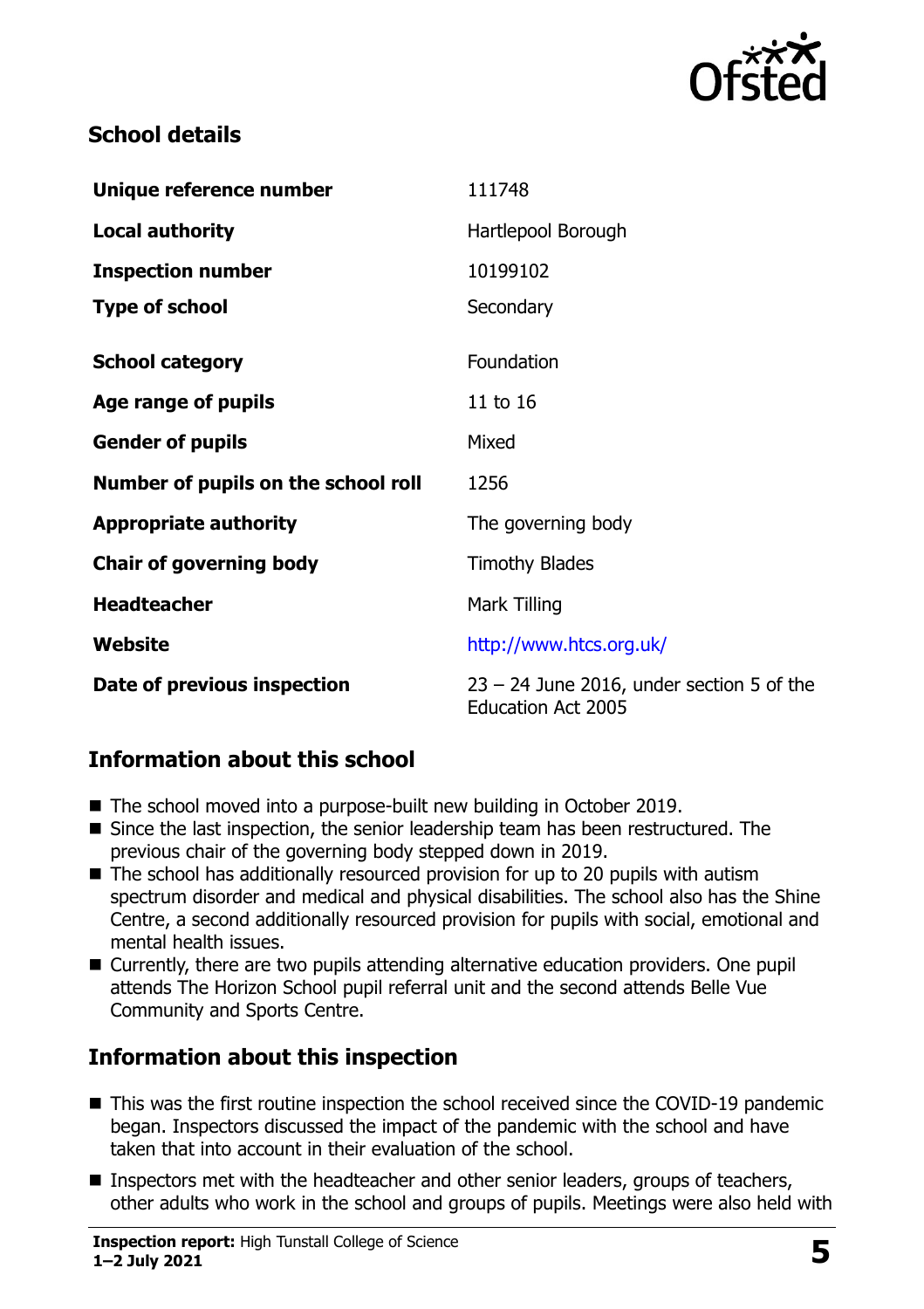

the chair and other members of the governing body, a representative of the local authority and the school improvement partner.

- The inspection focused in particular on the quality of the curriculum in mathematics, history and PSHE. Inspectors met the leaders for each subject, looked in detail at curriculum planning, scrutinised a sample of pupils' workbooks, and held discussions with subject teachers and pupils. During this inspection, the school had suspended its normal timetable to hold a full day of PSHE teaching and the annual sports day.
- An inspector met the special educational needs coordinator. He looked at several support plans and visited the Shine Centre to see how well support was being delivered.
- **Inspectors walked around the school at different times of the day to check on** punctuality, behaviour and conduct. Where possible, inspectors held informal discussions with pupils. Inspectors spoke to different members of staff, including support and administrative staff to gauge their views on pupils' behaviour and conduct.
- Inspectors looked at the vetting checks the school makes on adults who work in the school. An inspector talked to senior leaders responsible for safeguarding and looked at records of the actions they have taken to protect pupils at risk. Inspectors spoke to pupils to gauge how safe they felt and to what extent they know how to keep themselves safe. Inspectors also checked whether members of staff understand and abide by the school's safeguarding policy.
- The inspection team considered the 57 responses to Ofsted's online questionnaire, Parent View, and looked at the 42 responses to the staff survey and the 60 responses to the pupil survey.

#### **Inspection team**

Chris Smith, lead inspector **Her Majesty's Inspector** Graham Findlay **Her Majesty's Inspector** David Pridding **David Pridding COLLECT IN** Ofsted Inspector